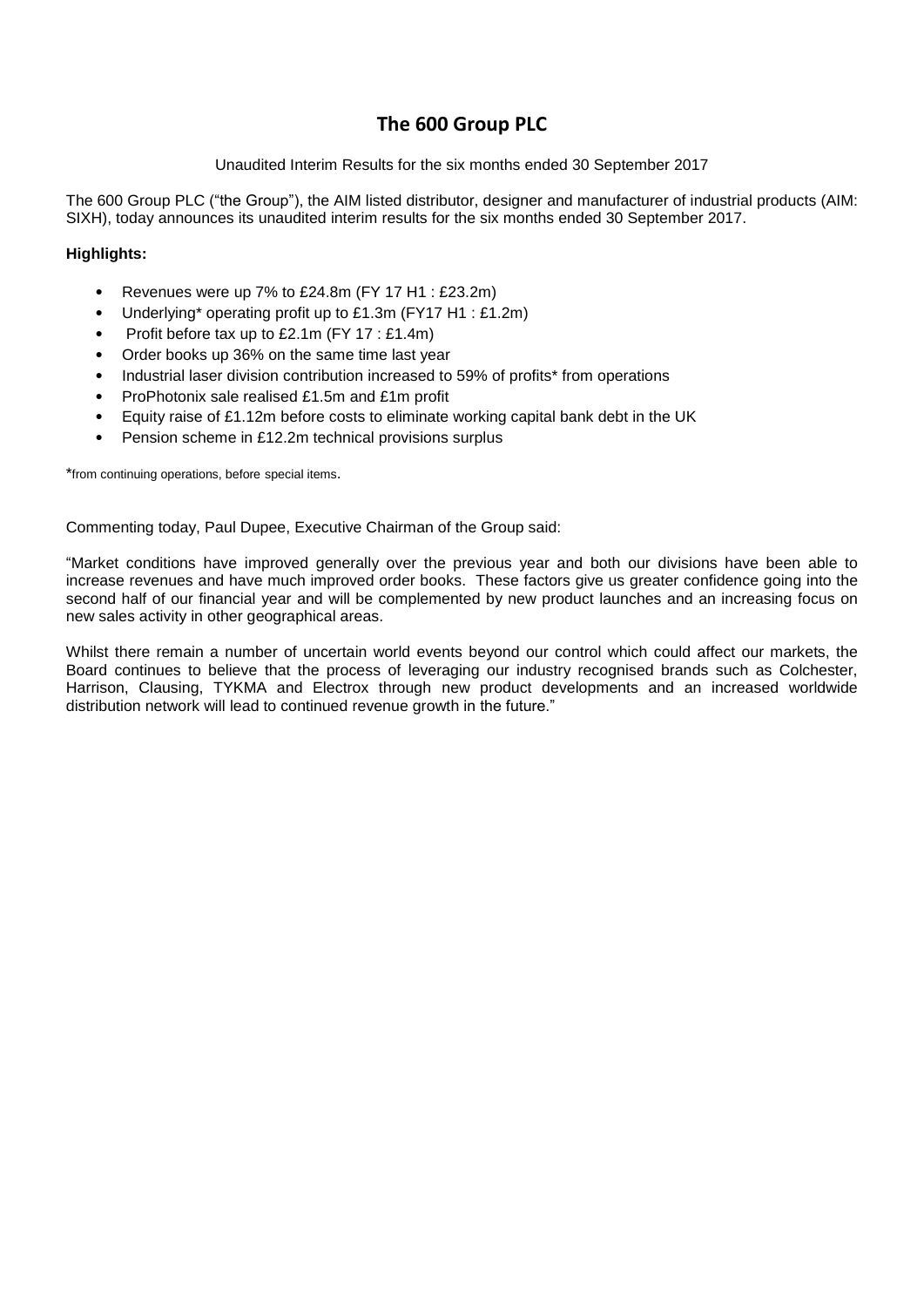## **Reconciliation of underlying profit before taxation:**

|                                           | 26 Weeks ended | 26 Weeks ended |
|-------------------------------------------|----------------|----------------|
|                                           | 30 September   | 1 October      |
|                                           | 2017           | 2016           |
|                                           | £m             | £m             |
| Revenues                                  | 24.84          | 23.16          |
| Cost of sales                             | (16.28)        | (15.07)        |
| Gross profit                              | 8.56           | 8.09           |
| Net operating costs                       | (7.29)         | (6.86)         |
| Underlying operating profit               | 1.27           | 1.23           |
| Bank and loan note interest expense (net) | (0.44)         | (0.48)         |
| Underlying profit before tax              | 0.83           | 0.75           |
| Other items:                              |                |                |
| Interest on pension surplus               | 0.66           | 0.75           |
| ProPhotonix sale                          | 0.97           |                |
| Other Special items                       | (0.31)         | (0.05)         |
| Amortisation of shareholder loan costs    | (0.09)         | (0.08)         |
|                                           | 1.23           | 0.62           |
|                                           |                |                |
| Reported profit before tax                | 2.06           | 1.37           |

More Information on the group can be viewed at: [www.600group.com](http://www.600group.com/)

| Enguiries:                                     |                    |
|------------------------------------------------|--------------------|
| The 600 Group PLC                              | Tel: 01924 415000  |
| Paul Dupee, Executive Chairman                 |                    |
| Neil Carrick, Finance Director                 |                    |
| <b>Cadogan PR Limited</b>                      | Tel: 020 7930 7006 |
| Alex Walters                                   | Tel: 07771 713608  |
| <b>FinnCap</b>                                 | Tel: 020 7600 1658 |
| Tony Quirke/Mia Gardiner (Sales/Broking)       |                    |
| <b>SPARK Advisory Partners Limited (NOMAD)</b> |                    |
| Matt Davis / Miriam Greenwood                  | Tel: 020 3368 3553 |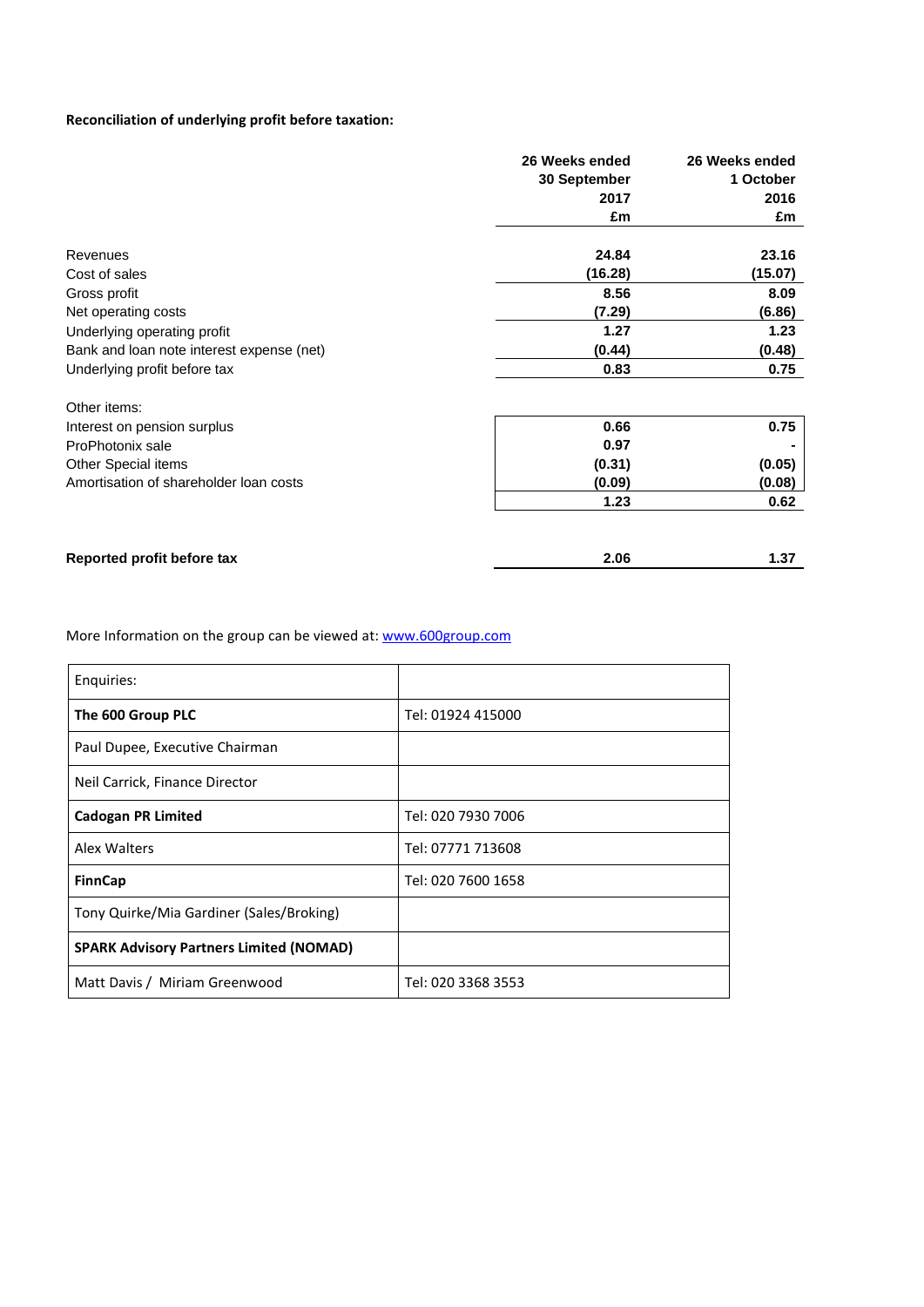## **The 600 Group Plc**

## **Executive Chairman's Statement for the six months ended 30 September 2017**

## **Overview**

I am pleased to report that both of our Divisions have made progress in increasing revenues during the six month period ended 30 September 2017. Enquiry levels remain good and order books are up 36% overall on this time last year.

Revenue was up 7% at £24.8m against £23.2m in the previous half year and Group underlying operating profit increased to £1.3m (FY17 H1 : £1.2m).

We have continued to invest in new people and new product developments to maintain our strategic goal of leveraging the strength of the Group's brands into niche markets worldwide and several new products are being launched for the second half of the financial year.

## **Results and dividend**

Revenue was £24.8m (FY 17 H1: £23.2m) with net underlying operating profit (excluding special items) of £1.3m (FY17 H1: £1.2m).

After taking account of interest on bank borrowings and loan notes, the underlying Group pre-tax profit before special items was £0.8m (FY17 H1: £0.8m) and £2.1m (FY 17 H1: £1.4m ) after special items.

Special Items have been noted separately so that the underlying trading performance can be better understood. In the current period share option costs, the amortisation of intangible assets acquired, amortisation of loan note expenses and the pensions credit interest on the scheme surplus, which are non-cash costs, are included in special items.

In addition to these items a credit of £0.97m is included as a result of the sale of the Group's holding in ProPhotonix Ltd at the end of August. Reorganisation and redundancy costs as a result of the finalisation of the integration of the TYKMA and Electrox businesses and costs incurred in restructuring the UK machine tools business are also included.

The total profit attributable to shareholders of the Group for the financial period was £1.8m (FY17 H1: £1.1m), providing earnings of 1.75 pence per share (FY17 H1: 1.05 pence). The underlying earnings per share (excluding the pension interest and other special items) were 0.79p (FY17 H1: 0.71p).

The Board continues to believe the retention of earnings to grow the businesses is the most appropriate use of available finance and accordingly do not recommend the payment of an interim dividend.

## **Operating activities**

## *Machine tools and precision engineered components*

|                   | <b>FY18 H1</b><br>£m | <b>FY17 H1</b><br>£m |
|-------------------|----------------------|----------------------|
| Revenues          | 16.96                | 16.42                |
| Operating profit* | 0.76                 | 0.93                 |
| Operating margin* | 4.5%                 | 5.7%                 |

\*from continuing operations, before special items.

Revenues in our North American business grew strongly by 6% as did those in Australia, up 11%.The UK business, however, failed to make headway against the previous year's first six months revenue but was up 7% on the second half trading in the year to March 2017, which bore the brunt of the uncertainty following the Brexit vote.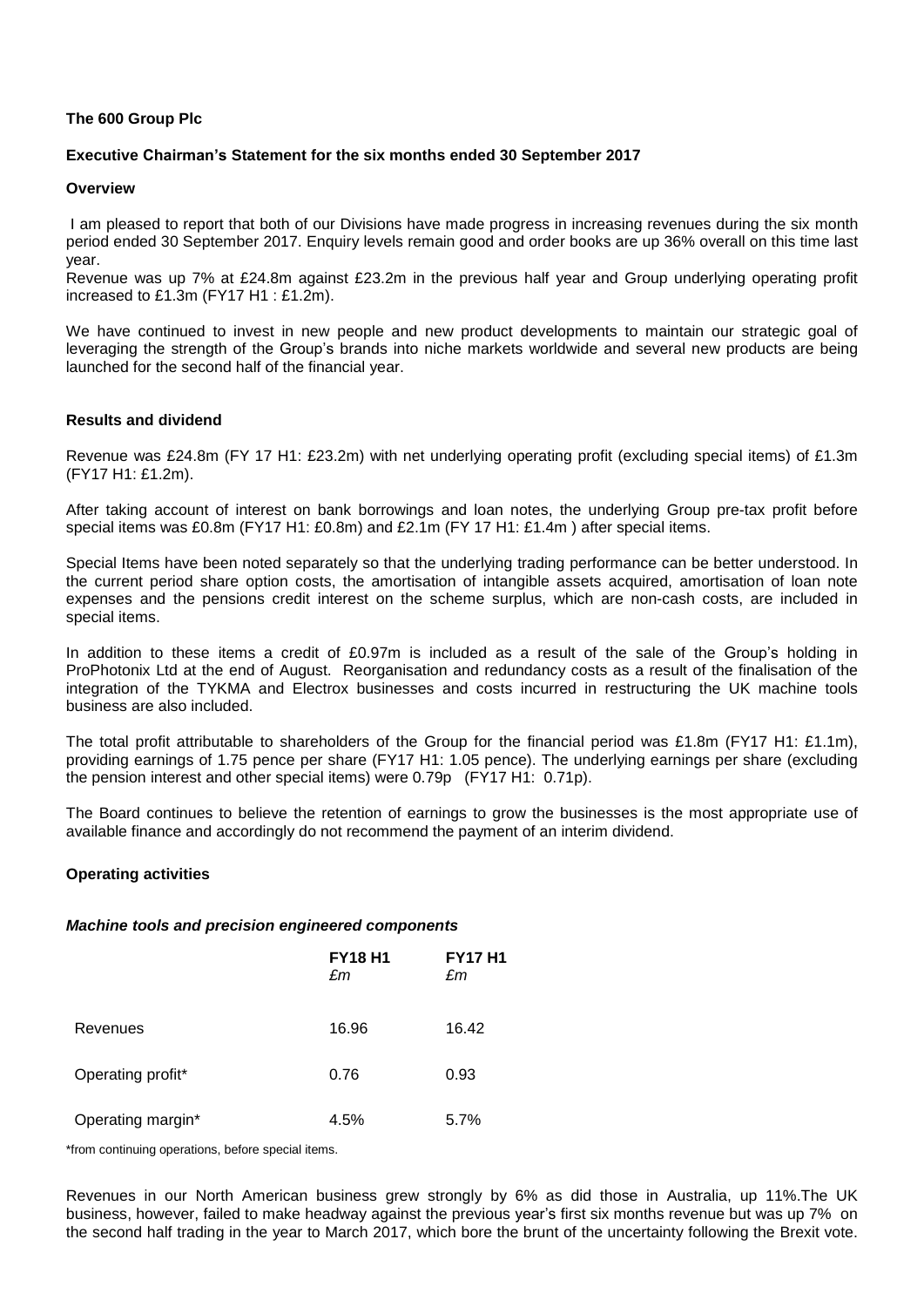The combination of weaker sales, particularly in the higher margin spares and service activities and higher import prices held the UK operation to break even trading during the period. A number of operational cost reduction initiatives are taking place led by the new UK managing director, Terry Allison, to improve net margins in the second half of the financial year together with the launch of new products to further stimulate sales growth. This weak performance held back the divisional operating profit despite the improvement in the US business during the period.

Quotation activity has remained good and all businesses are reporting stronger order books, with the division as a whole 70% up on the order books at this time last year. This continued improved activity gives us confidence going into the second half of the financial year and is in contrast to the previous year where the uncertainty following the Brexit vote and the effects of the US Presidential elections on US domestic confidence were key factors in a difficult trading period.

Product development has continued during the period with work on a US built lathe and the launch at the EMO trade show in Hannover in September of the Clausing CNC Millpwr. Work is also underway on the construction of the US built Kondia milling machine following the acquisition last year of the machine tools business of Kondia, formerly Spain's largest manufacturer of milling machines. The Group also acquired the worldwide supply of Kondia spares.

The introduction of the Clausing product range of saws, drills, mills and grinders into the UK, and European markets has proved successful and is a growing part of the product portfolio. These products are very often found alongside our Colchester and Harrison lathes in the many facilities we sell to and are a natural extension to our existing product range in these markets. These products represent about 40% of the total machine tools sold by our North American operation against only about 5% currently for UK and Europe.

Supply of machines from our new Indian partners has begun and additional product ranges are being developed together with their technical engineers.

The Australian operation has continued its recovery in both volumes and profitability and in addition has met with some success with sales to Thailand through our new distribution partner during the period.

## *Industrial Laser systems*

|                   | <b>FY18 H1</b><br>£m | <b>FY17 H1</b><br>£m |
|-------------------|----------------------|----------------------|
| Revenues          | 7.88                 | 6.74                 |
| Operating profit* | 1.11                 | 0.89                 |
| Operating margin* | 14.1%                | 13.2%                |

\*from continuing operations, before special items.

Top line progress has been good during the period, up 17% on the same period last year and the consolidation of manufacturing onto one site in Ohio USA and revision of the supply chain during the previous year has ensured margins remain acceptable. This division now accounts for almost 60% of the trading profits generated by our businesses.

Quotation activity in this Division has also been strong and the order book at the end of September was up 18% on the same time last year.

We have invested in strengthening the management team during the period to provide greater depth and a strong base to support the future growth in the business.

The combined TYKMA Electrox business now has worldwide credibility and has secured repeat orders from a number of multi-national corporations in the period.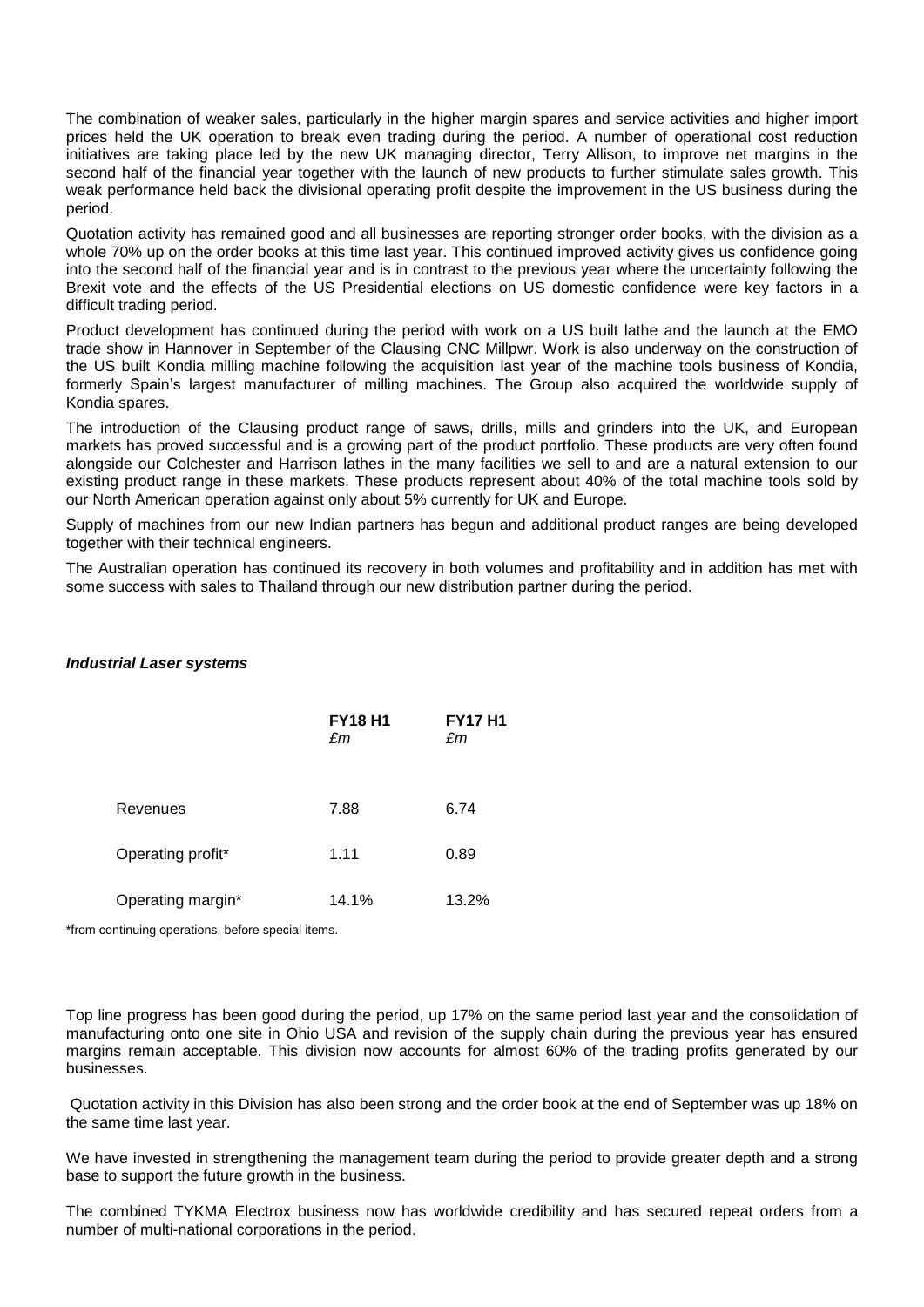New products launched last year have become significant contributors to this businesses success and further new product developments are being launched over the coming months. Progress is also being made in export areas in Asia Pacific through a new international sales manager.

## **ProPhotonix**

The Group disposed of its entire holding in ProPhotonix Ltd, the AIM listed laser diode and LED systems manufacturer and distributor, for £1.5m at the end of August 2017 realising a profit of £1m which is shown in special items. The proceeds were used to pay down UK senior debt with HSBC.

## **Equity issue**

8.6m shares were issued to a number of institutional investors, which raised £1.12m before costs on 20 September 2017. The proceeds were used to pay down the remaining UK working capital borrowings. Our facilities have been maintained with HSBC to provide headroom for future growth.

## **Financial position**

Net assets decreased in the six month period by £3.3m to £47.0m largely as a result of the pension asset decrease. Net assets excluding the effect of pension schemes (and associated taxation) increased by £1.1m to £17.9m as a result of net profit generation and the equity issue less the reduction of 7% in the value of our foreign net assets on their re-translation into Sterling due to exchange rate movements.

Stock levels have increased due to the increased activity levels. In addition in order to provide customers with shorter lead times and to support the new product launches additional stockholding has been required which has increased working capital levels.

Despite this, net debt decreased significantly to £12.1m (March 2017 £13.7m) resulting in gearing of 26% (March 2017: 27%) as result of profitable trading, the sale of the ProPhotonix holding and the issue of equity.

UK annual working capital facilities were renewed in September 2017 with HSBC to support the UK machine tool business and Bank of America renewed their annual working capital facilities for Clausing and TYKMA in the USA in November.

## **UK pension scheme**

The accounting surplus on the UK pension scheme decreased during the period from £52.5m at 1 April 2017 to £45.7m as a result of changes in underlying assumptions and, most notably, the value of the schemes assets. Scheme assets are invested to largely match the scheme liabilities which are valued on gilt yields, as opposed to the yield on corporate bonds upon which the accounts valuation is based.

The funding position of the scheme using the much more prudent technical provisions basis for valuation in the latest tri-ennial valuation at 31 March 2016 was a surplus of £2.2m. The actuarial valuation was formally signed off in October 2017 when the surplus had increased to £12.2m on a technical provisions basis. There continues to be no requirement for any cash funding from the Company and various options for the scheme are being investigated.

## **Outlook**

Market conditions have improved generally over the previous year and both our divisions have been able to increase revenues and have much improved order books. These factors give us greater confidence going into the second half of our financial year and will be complemented by new product launches and an increasing focus on new sales activity in other geographical areas.

Whilst there remain a number of uncertain world events beyond our control which could affect our markets, the Board continues to believe that the process of leveraging our industry recognised brands such as Colchester, Harrison, Clausing, TYKMA and Electrox through new product developments and an increased worldwide distribution network will lead to continued revenue growth in the future.

**Paul Dupee Executive Chairman 20 November 2017**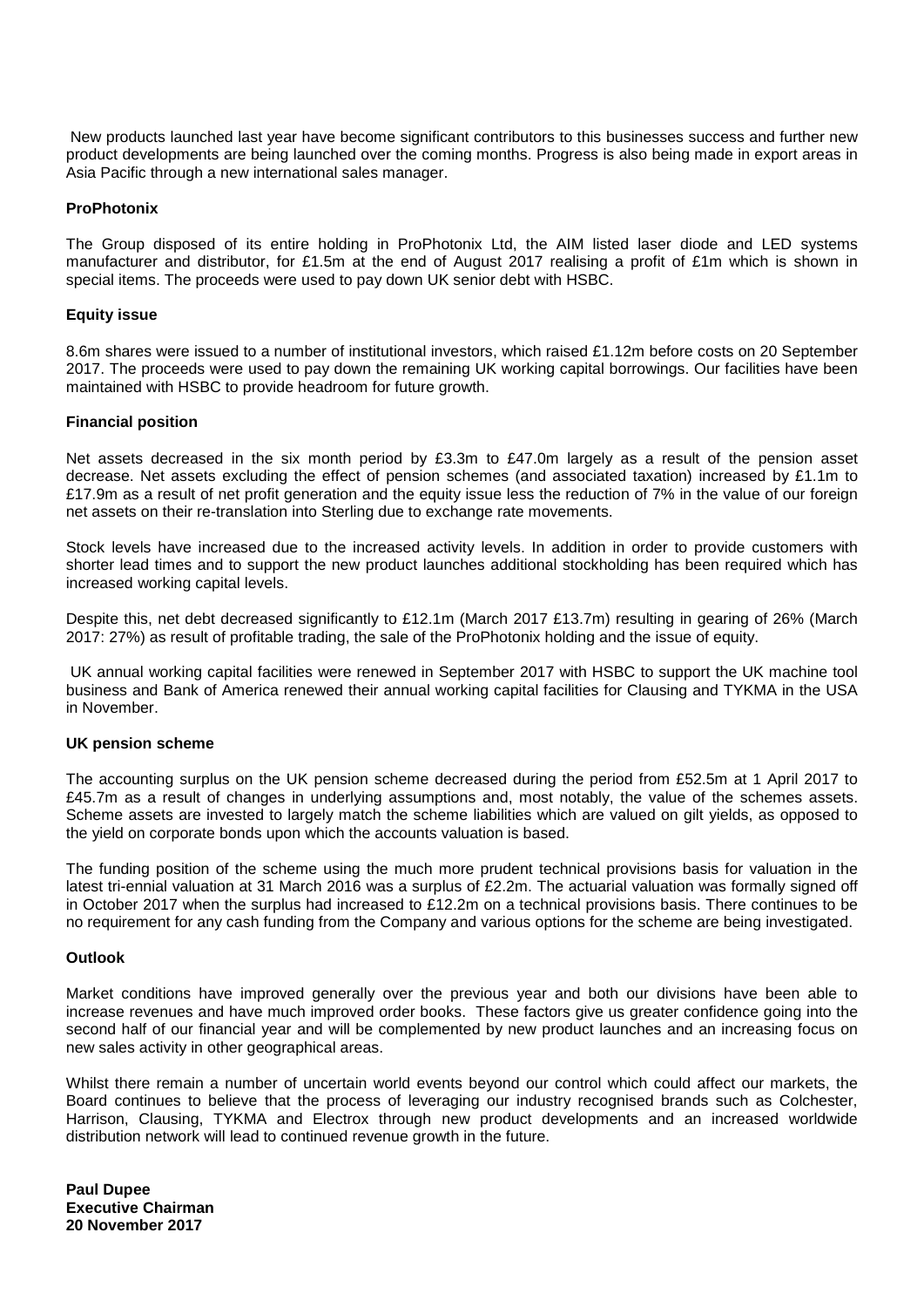## **Condensed consolidated income statement (unaudited)**

For the 26 week period ended

30 September 2017

|                                                                       | <b>Before</b>     |                   | After     | <b>Before</b>                |                          | After     | After             |  |
|-----------------------------------------------------------------------|-------------------|-------------------|-----------|------------------------------|--------------------------|-----------|-------------------|--|
|                                                                       | Special           | Special           | Special   | Special                      | Special                  | Special   | Special           |  |
|                                                                       | Items             | Items             | Items     | Items                        | Items                    | Items     | Items             |  |
|                                                                       | 26 weeks          | 26 weeks          | 26 weeks  | 26 weeks                     | 26 weeks                 | 26 weeks  | 52 weeks          |  |
|                                                                       | ended 30          | ended 30          | ended 30  | ended                        | ended                    | ended     | ended             |  |
|                                                                       | September         | September         | September | 1 October                    | 1 October                | 1 October | 1 April           |  |
|                                                                       | 2017              | 2017              | 2017      | 2016                         | 2016                     | 2016      | 2017              |  |
|                                                                       | £000              | £000              | £000      | £000                         | £000                     | £000      | £000              |  |
| Continuing                                                            |                   |                   |           |                              |                          |           |                   |  |
| Revenue                                                               | 24,837            |                   | 24,837    | 23,163                       |                          | 23,163    | 47,032            |  |
| Cost of sales                                                         | (16, 277)         |                   | (16, 277) | (15,074)                     |                          | (15,074)  | (30,602)          |  |
| Special Items in cost of sales                                        |                   |                   |           |                              |                          |           | (118)             |  |
| <b>Gross profit</b>                                                   | 8,560             |                   | 8,560     | 8,089                        | $\overline{\phantom{a}}$ | 8,089     | 16,312            |  |
| Net operating expenses                                                | (7, 290)          | $\blacksquare$    | (7, 290)  | (6, 855)                     | $\overline{\phantom{0}}$ | (6, 855)  | (13, 365)         |  |
| Special Items in operating expenses                                   |                   | (307)             | (307)     |                              | (49)                     | (49)      | (53)              |  |
| <b>Operating profit/(loss)</b>                                        | 1,270             | (307)             | 963       | 1,234                        | (49)                     | 1,185     | 2,894             |  |
| Profit on ProPhotonix disposal                                        |                   | 970               | 970       |                              |                          |           |                   |  |
| Bank and other interest                                               | $\blacksquare$    |                   |           | 1                            |                          | 1         | 3                 |  |
| Interest on pension surplus                                           | ٠                 | 665               | 665       | $\qquad \qquad \blacksquare$ | 750                      | 750       | 1,445             |  |
| <b>Financial income</b>                                               |                   | 665               | 665       | 1                            | 750                      | 751       | 1,448             |  |
| Bank and other interest                                               | (442)             | $\blacksquare$    | (442)     | (479)                        | $\overline{\phantom{a}}$ | (479)     | (946)             |  |
| Special Items                                                         |                   | (91)              | (91)      |                              | (82)                     | (82)      | (168)             |  |
| <b>Financial expense</b>                                              | (442)             | (91)              | (533)     | (479)                        | (82)                     | (561)     | (1, 114)          |  |
| <b>Profit before tax</b>                                              | 828               | 1,237             | 2,065     | 756                          | 619                      | 1,375     | 3,228             |  |
| Income tax charge                                                     |                   | (233)             | (233)     | (20)                         | (264)                    | (284)     | (1, 169)          |  |
| Profit for the period attributable to<br>equity holders of the parent | 828               | 1,004             | 1,832     | 736                          | 355                      | 1,091     | 2,059             |  |
| Basic earnings per share                                              | 0.79p             | 0.96 <sub>p</sub> | 1.75p     | 0.71p                        | 0.34 <sub>p</sub>        | 1.05p     | 1.97 <sub>p</sub> |  |
| Diluted earnings per share                                            | 0.79 <sub>p</sub> | 0.95p             | 1.74p     | 0.71p                        | 0.34 <sub>p</sub>        | 1.05p     | 1.96p             |  |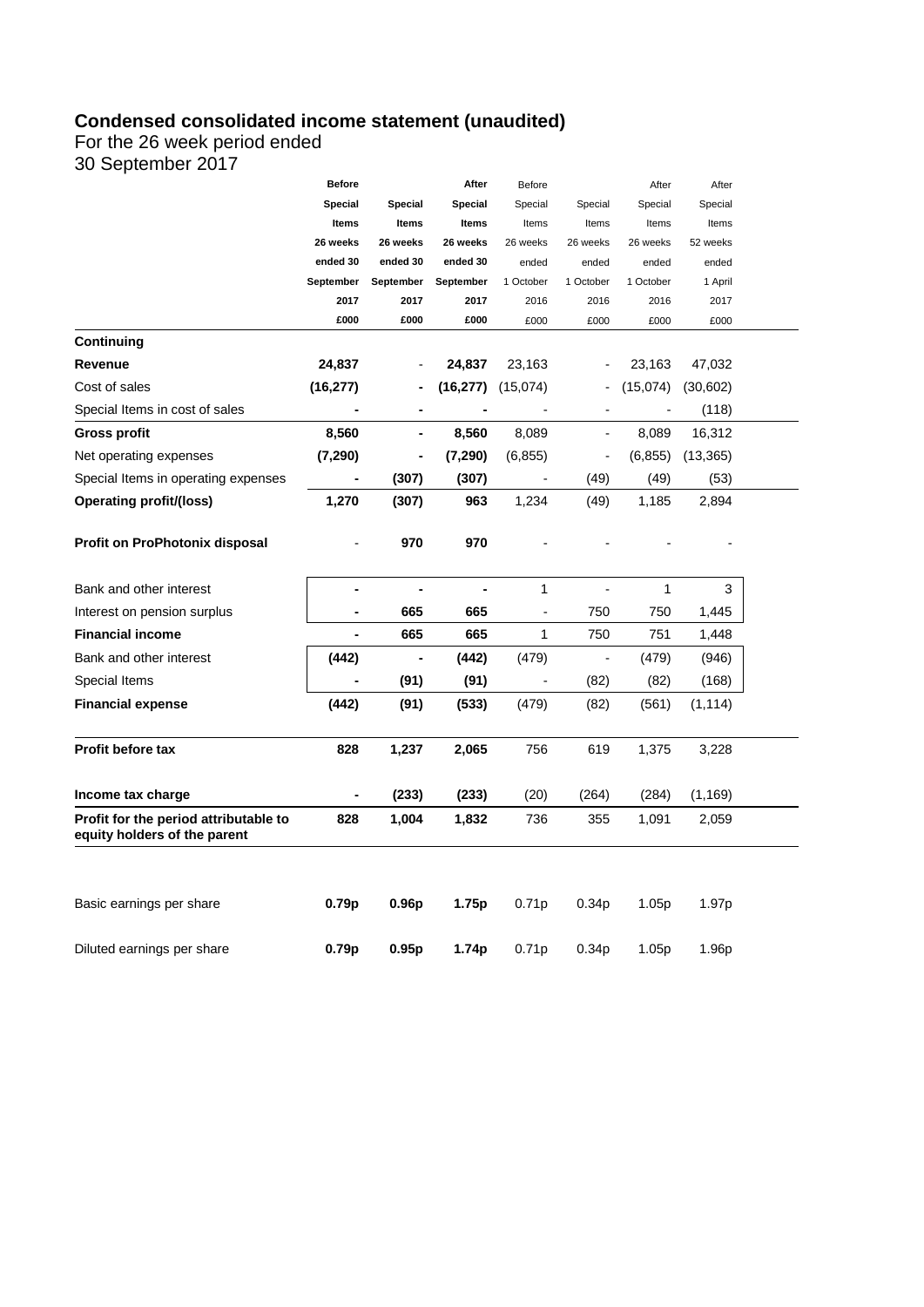# **Condensed consolidated statement of**

**comprehensive income (unaudited)**

For the 26 week period ended 30 September 2017

|                                                                                      | 26 weeks     | 26 weeks  | 52 weeks |
|--------------------------------------------------------------------------------------|--------------|-----------|----------|
|                                                                                      | <b>Ended</b> | Ended     | Ended    |
|                                                                                      | 30 September | 1 October | 1 April  |
|                                                                                      | 2017         | 2016      | 2017     |
|                                                                                      | £000         | £000      | £000     |
| Profit for the period                                                                | 1,832        | 1,091     | 2,059    |
| Other comprehensive (expense)/income:                                                |              |           |          |
| Items that will not be reclassified to the Income Statement:                         |              |           |          |
| Re-measurement of the net defined benefit asset                                      | (7, 528)     | (7, 816)  | 8,367    |
| Deferred taxation                                                                    | 2,635        | 2,736     | (2,928)  |
| Total items that will not be reclassified to the Income<br>Statement:                | (4,893)      | (5,080)   | 5.439    |
| Items that are or may in the future be reclassified to the<br>Income Statement:      |              |           |          |
| Fair value adjustment of ProPhotonix investment                                      |              | 606       | 1,157    |
| Release of available for sale reserve on ProPhotonix disposal                        | (1, 128)     |           |          |
| Revaluation of property                                                              | 154          |           |          |
| Foreign exchange translation differences                                             | (356)        | 629       | 705      |
| Total items that are or may be reclassified subsequently<br>to the Income Statement: | (1, 330)     | 1,235     | 1,862    |
| Other comprehensive (expense)/income for the period,<br>net of income tax            | (6, 223)     | (3, 845)  | 7,301    |
| Total comprehensive (expense)/income for the period                                  | (4, 391)     | (2,754)   | 9,360    |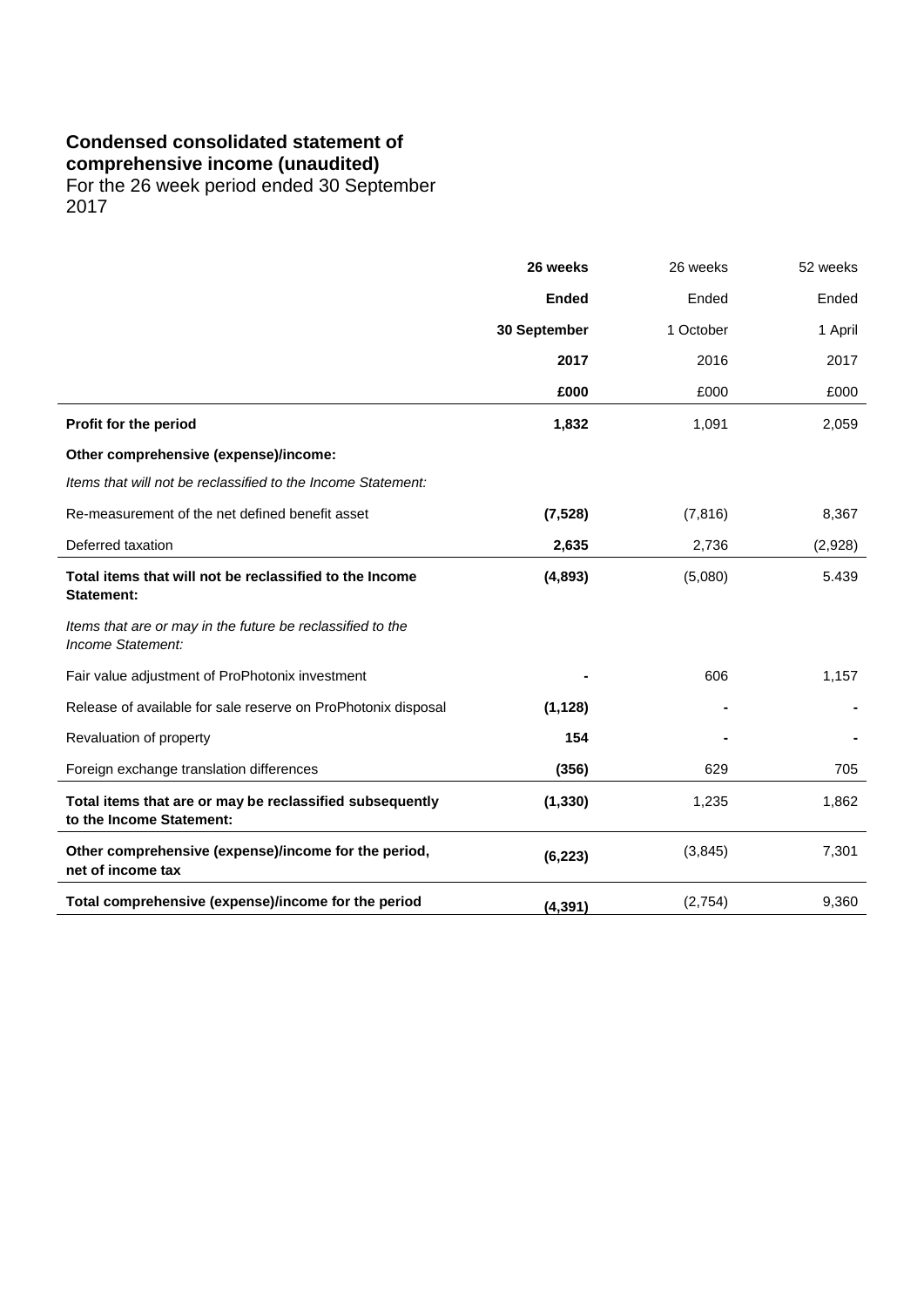## **Condensed consolidated statement of financial position (unaudited)**

As at 30 September 2017

|                                | As at        | As at     | As at     |
|--------------------------------|--------------|-----------|-----------|
|                                | 30 September | 1 October | 1 April   |
|                                | 2017         | 2016      | 2017      |
|                                | £000         | £000      | £000      |
| <b>Non-current assets</b>      |              |           |           |
| Property, plant and equipment  | 3,283        | 3,430     | 3,732     |
| Goodwill                       | 7,144        | 7,144     | 7,144     |
| Other Intangible assets        | 271          | 325       | 305       |
| Investments                    |              | 1,102     | 1,653     |
| Employee benefits              | 44,665       | 33,743    | 51,469    |
| Deferred tax assets            | 3,789        | 4,008     | 3,486     |
|                                | 59,152       | 49,752    | 67,789    |
| <b>Current assets</b>          |              |           |           |
| Inventories                    | 13,604       | 12,471    | 12,737    |
| Trade and other receivables    | 7,206        | 8,014     | 7,444     |
| Cash and cash equivalents      | 495          | 945       | 1,081     |
|                                | 21,305       | 21,430    | 21,262    |
| <b>Total assets</b>            | 80,457       | 71,182    | 89,051    |
| <b>Non-current liabilities</b> |              |           |           |
| Loans and other borrowings     | (8,972)      | (9,430)   | (9,234)   |
| Deferred tax liability         | (15, 901)    | (12,074)  | (18, 216) |
|                                | (24, 873)    | (21,504)  | (27, 450) |
| <b>Current liabilities</b>     |              |           |           |
| Trade and other payables       | (4, 795)     | (5,221)   | (5, 436)  |
| Income tax payable             |              | (61)      |           |
| Provisions                     | (201)        | (428)     | (389)     |
| Loans and other borrowings     | (3,633)      | (5,853)   | (5,508)   |
|                                | (8,629)      | (11, 563) | (11, 333) |
| <b>Total liabilities</b>       | (33, 502)    | (33,067)  | (38, 783) |
| <b>Net assets</b>              | 46,955       | 38,115    | 50,268    |
|                                |              |           |           |
|                                |              |           |           |
| Shareholders' equity           |              |           |           |
| Called-up share capital        | 1,130        | 1,044     | 1,044     |
| Share premium account          | 1,990        | 1,013     | 1,013     |
| Revaluation reserve            | 791          | 1,273     | 637       |
| Available for sale reserve     |              | (45)      | 506       |
| Equity reserve                 | 139          | 139       | 139       |
| <b>Translation reserve</b>     | 2,099        | 2,343     | 2,466     |
| Retained earnings              | 40,806       | 32,348    | 44,463    |

**Total equity 16,955** 38,115 50,268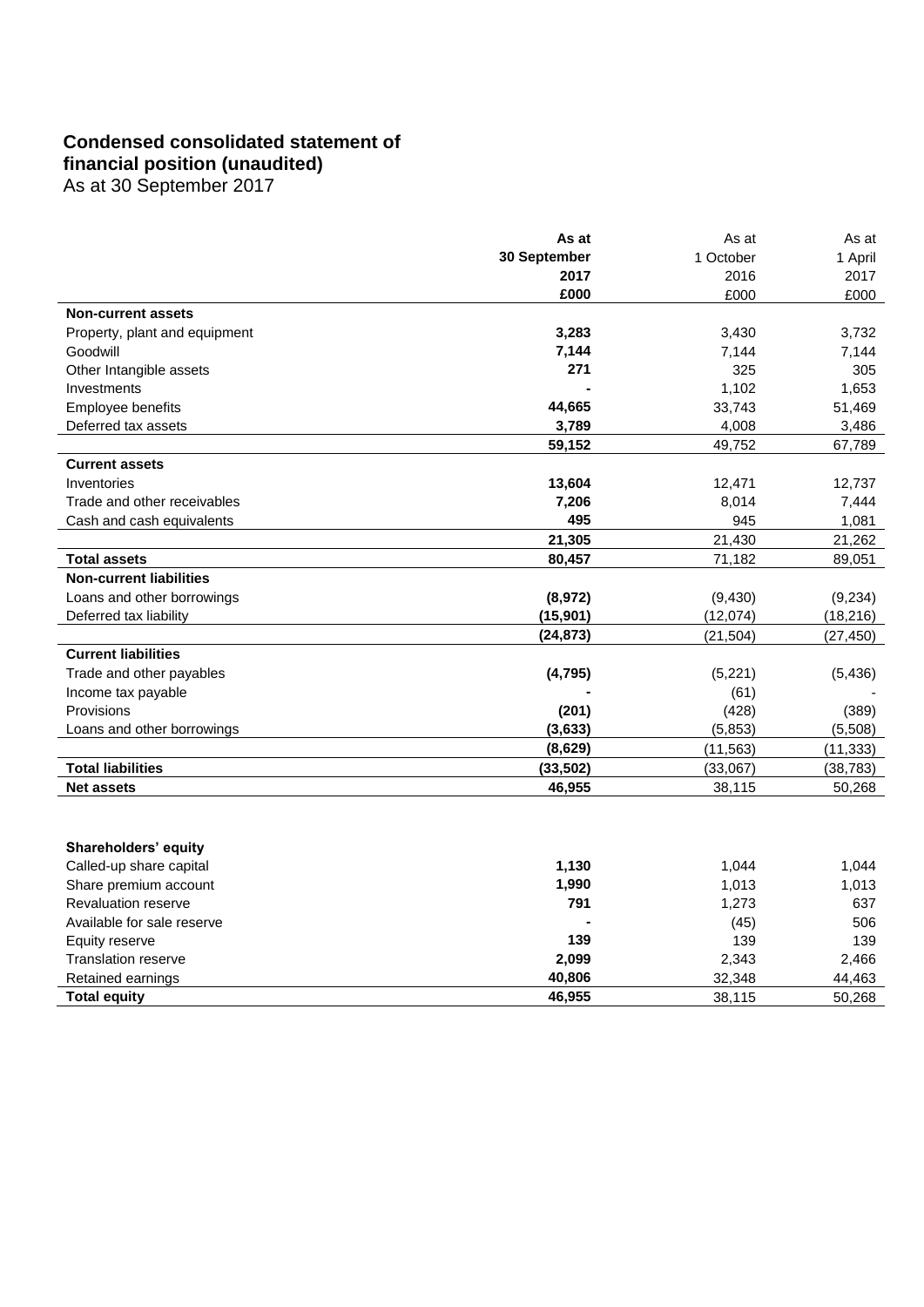## **Condensed consolidated statement of changes in equity (unaudited)**

| As at 30 September 2017                             | Called up<br>share | Share<br>premium Revaluation |         | Available<br>for sale | Translation | Equity  | Retained |          |
|-----------------------------------------------------|--------------------|------------------------------|---------|-----------------------|-------------|---------|----------|----------|
|                                                     | capital            | account                      | reserve | reserve               | reserve     | reserve | earnings | Total    |
|                                                     | £000               | £000                         | £000    | £000                  | £000        | £000    | £000     | £000     |
| At 2 April 2016                                     | 1,044              | 1,013                        | 1,273   | (651)                 | 1,714       | 139     | 36,308   | 40,840   |
| Profit for the period                               |                    |                              |         |                       |             |         | 1,091    | 1,091    |
| Other comprehensive income:                         |                    |                              |         |                       |             |         |          |          |
| Foreign currency translation                        |                    |                              |         |                       | 629         |         |          | 629      |
| Re-measurement of the net defined<br>benefit assets |                    |                              |         |                       |             |         | (7, 816) | (7, 816) |
| Fair value adjustment of<br>investments             |                    |                              |         | 606                   |             |         |          | 606      |
| Deferred tax                                        |                    |                              |         |                       |             |         | 2,736    | 2,736    |
| Total comprehensive income                          |                    |                              |         | 606                   | 629         |         | (3,989)  | (2,754)  |
| Transactions with owners:                           |                    |                              |         |                       |             |         |          |          |
| Credit for share-based payments                     |                    |                              |         |                       |             |         | 29       | 29       |
| Total transactions with owners                      |                    |                              |         |                       |             |         | 29       | 29       |
| At 1 October 2016                                   | 1,044              | 1,013                        | 1,273   | (45)                  | 2,343       | 139     | 32,348   | 38,115   |
| Profit for the period                               |                    |                              |         |                       |             |         | 968      | 968      |
| Other comprehensive income:                         |                    |                              |         |                       |             |         |          |          |
| Foreign currency translation                        |                    |                              | 75      |                       | 123         |         | (122)    | 76       |
| Re-measurement of the net defined<br>benefit assets |                    |                              |         |                       |             |         | 16,183   | 16,183   |
| Fair value adjustment of<br>investments             |                    |                              |         | 551                   |             |         |          | 551      |
| Transfer on revalued properties                     |                    |                              | (711)   |                       |             |         | 711      |          |
| Deferred tax                                        |                    |                              |         |                       |             |         | (5,664)  | (5,664)  |
| Total comprehensive income                          |                    |                              | (636)   | 551                   | 123         |         | 12,076   | 12,114   |
| Transactions with owners:                           |                    |                              |         |                       |             |         |          |          |
| Credit for share-based payments                     |                    |                              |         |                       |             |         | 39       | 39       |
| Total transactions with owners                      |                    |                              |         |                       |             |         | 39       | 39       |
| <b>At 1 April 2017</b>                              | 1,044              | 1,013                        | 637     | 506                   | 2,466       | 139     | 44,463   | 50,268   |
| Profit for the period                               |                    |                              |         |                       |             |         | 1,832    | 1,832    |
| Other comprehensive income:                         |                    |                              |         |                       |             |         |          |          |
| Foreign currency translation                        |                    |                              |         |                       | (367)       |         | 11       | (356)    |
| Re-measurement of the net defined<br>benefit assets |                    |                              |         |                       |             |         | (7,528)  | (7, 528) |
| Revaluation of property                             |                    |                              | 154     |                       |             |         |          | 154      |
| ProPhotonix adjustment                              |                    |                              |         | 622                   |             |         | (622)    |          |
| ProPhotonix disposal                                |                    |                              |         | (1, 128)              |             |         |          | (1, 128) |
| Deferred tax                                        |                    |                              |         |                       |             |         | 2,635    | 2,635    |
| Total comprehensive income                          |                    |                              | 154     | (506)                 | (367)       |         | (3,672)  | (4, 391) |
| Transactions with owners:                           |                    |                              |         |                       |             |         |          |          |
| Share capital subscribed for                        | 86                 | 977                          |         |                       |             |         |          | 1,063    |
| Credit for share-based payments                     |                    |                              |         |                       |             |         | 15       | 15       |
| Total transactions with owners                      | 86                 | 997                          |         |                       |             |         | 15       | 1,078    |
| At 30 September 2017                                | 1,130              | 1,990                        | 791     |                       | 2,099       | 139     | 40,806   | 46,955   |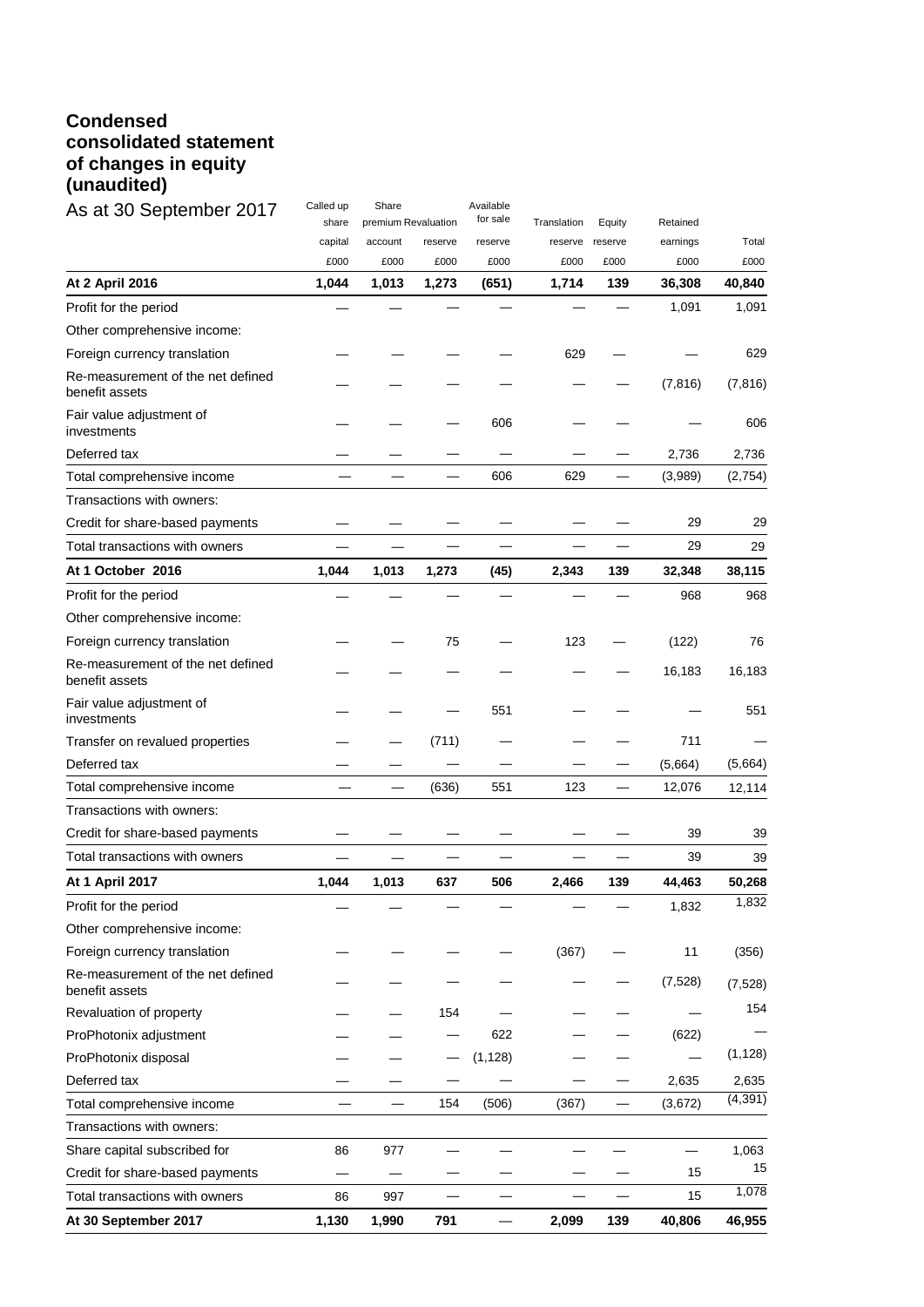## **Condensed consolidated cash flow statement (unaudited)**

For the 26 week period ended 30 September 2017

|                                                           | 26 weeks     | 26 weeks  | 52 weeks |
|-----------------------------------------------------------|--------------|-----------|----------|
|                                                           | ended        | ended     | ended    |
|                                                           | 30 September | 1 October | 1 April  |
|                                                           | 2017         | 2016      | 2017     |
|                                                           | £000         | £000      | £000     |
| Cash flows from operating activities                      |              |           |          |
| Profit for the period                                     | 1,832        | 1,091     | 2,059    |
| <b>Adjustments for:</b>                                   |              |           |          |
| Amortisation                                              | 26           | 28        | 58       |
| Depreciation                                              | 226          | 220       | 452      |
| Pension credit                                            |              |           | (647)    |
| Net financial income                                      | (132)        | (190)     | (334)    |
| Other special items                                       | 292          |           | 750      |
| ProPhotonix profit                                        | (970)        |           |          |
| Equity share option expense                               | 15           | 29        | 68       |
| Income tax expense                                        | 233          | 284       | 1,169    |
| Operating cash flow before changes in working capital and | 1,522        | 1,462     | 3,575    |
| provisions                                                |              |           |          |
| (Increase) /decrease in trade and other receivables       | (93)         | (884)     | (150)    |
| (increase)/decrease in inventories                        | (1, 454)     | (516)     | (1,404)  |
| (Decrease) in trade and other payables                    | (426)        | (1,681)   | (1,260)  |
| Employee benefit contributions                            | (60)         |           | (120)    |
| Restructuring and redundancy expenditure                  | (50)         |           | (541)    |
| Cash generated from/(used in) operations                  | (561)        | (1,619)   | 100      |
| Interest paid                                             | (442)        | (479)     | (946)    |
| Income tax paid                                           |              |           | 88       |
| Net cash flows from operating activities                  | (1,003)      | (2,098)   | (758)    |
| Cash flows from investing activities                      |              |           |          |
| Interest received                                         |              | 1         | 3        |
| Proceeds from sale of property, plant and equipment       |              | 2,100     | 2,090    |
| Proceeds from sale of ProPhotonix                         | 1,518        |           |          |
| Purchase of property, plant and equipment                 | (198)        | (298)     | (490)    |
| Development expenditure capitalised                       | (6)          | (4)       | (22)     |
| Net cash from investing activities                        | 1,314        | 1,799     | 1,581    |
| Cash flows from financing activities                      |              |           |          |
| Net proceeds from issue of ordinary shares                | 1,064        |           |          |
| Proceeds from/(Net repayment of) external borrowing       | (1,882)      | 184       | (439)    |
| Net finance lease expenditure                             | (29)         | (43)      | (93)     |
| Net cash flows from financing activities                  | (847)        | 141       | (532)    |
| Net increase/(decrease) in cash and cash equivalents      | (536)        | 108       | 291      |
| Cash and cash equivalents at the beginning of the period  | 1,081        | 765       | 765      |
| Effect of exchange rate fluctuations on cash held         | (50)         | 72        | 25       |
| Cash and cash equivalents at the end of the period        | 495          | 945       | 1,081    |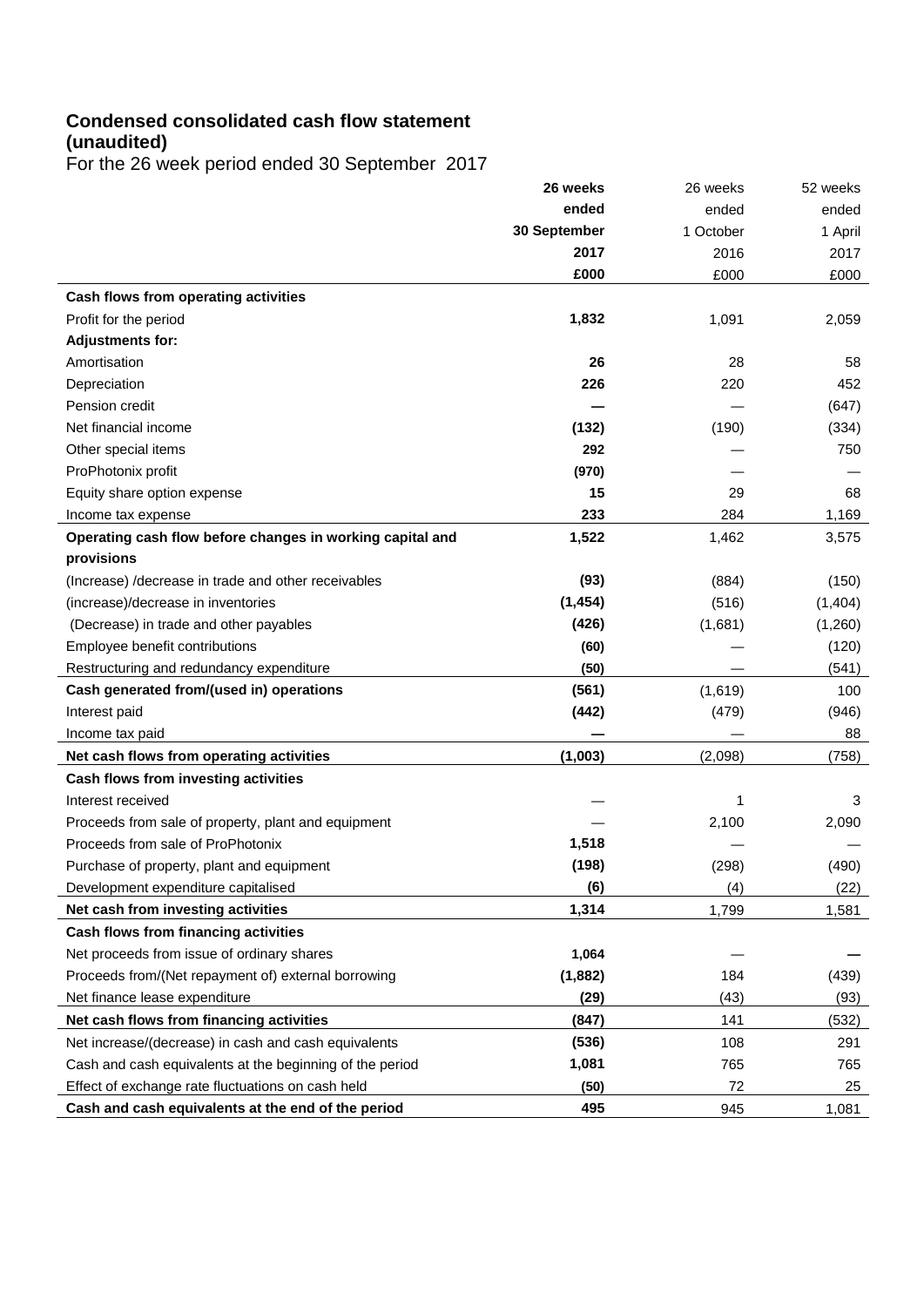## **Notes relating to the condensed consolidated financial statements**

For the 26-week period ended 30 September 2017

### **1. BASIS OF PREPARATION**

The 600 Group PLC (the "Company") is a public limited company incorporated and domiciled in England and Wales. The Company's ordinary shares are traded on the AIM Market of the London Stock Exchange. The Consolidated Interim Financial Statements of the Company for the 26 week period ended 30 September 2017 comprise the Company and its subsidiaries (together referred to as the "Group").

This half yearly financial report is the condensed consolidated financial information of the Group for the 26 week period ended 30 September 2017. The Condensed Consolidated Half-yearly Financial Statements do not constitute statutory financial statements and do not include all the information and disclosures required for full annual financial statements. The Condensed Consolidated Half-yearly Financial Statements were approved by the Board on 20 November 2017.

The comparative figures for the financial year ended 1 April 2017 are not the Group's statutory accounts for that financial year. Those accounts have been reported on by the Group's auditors and delivered to the Registrar of Companies. The report of the auditors was (i) unqualified; (ii) did not include a reference to any matters to which the auditors drew attention by way of emphasis without qualifying their report, and (iii) did not contain a statement under Section 498 (2) or (3) of the Companies Act 2006.

The half yearly results for the current and comparative period are neither audited nor reviewed by the Company's auditors.

As noted in the Basis of preparation accounting policy in the Group's Financial Statements for 1 April 2017 the Group refinanced in August 2016 with HSBC PLC who provided a package of facilities to support the working capital of the UK machine tools division and a term loan secured on the remaining UK freehold site totaling £4.95m. These facilities have been maintained although as a result of the sale of the ProPhotonix holding and the equity raise during the period are largely undrawn. Overseas bank finance in place is a mixture of term and revolving facilities with the earliest review in August 2018. The Group has issued £8.5m of 8% loan notes with maturity in February 2020.

The Group's forecasts and projections, taking account of reasonably possible changes in trading performance, show that the Group should be able to operate within the level of these facilities.

The Directors have a reasonable expectation that the Company and the Group have adequate resources to continue in operational existence for the foreseeable future. Accordingly, they have continued to adopt the going concern basis in the preparation of this half yearly financial report.

### **2. SIGNIFICANT ACCOUNTING POLICIES**

The Condensed Consolidated Financial Statements in this half yearly financial report for the 26 week period ended 30 September 2017 have been prepared using accounting policies and methods of computation consistent with those set out in The 600 Group PLC's Annual Report and Financial Statements for the 52 week period ended 1 April 2017.

In preparing the condensed financial statements, management is required to make accounting assumptions and estimates. The assumptions and estimation methods were consistent with those applied to the Annual Report and Financial Statements for the 52 week period ended 1 April 2017.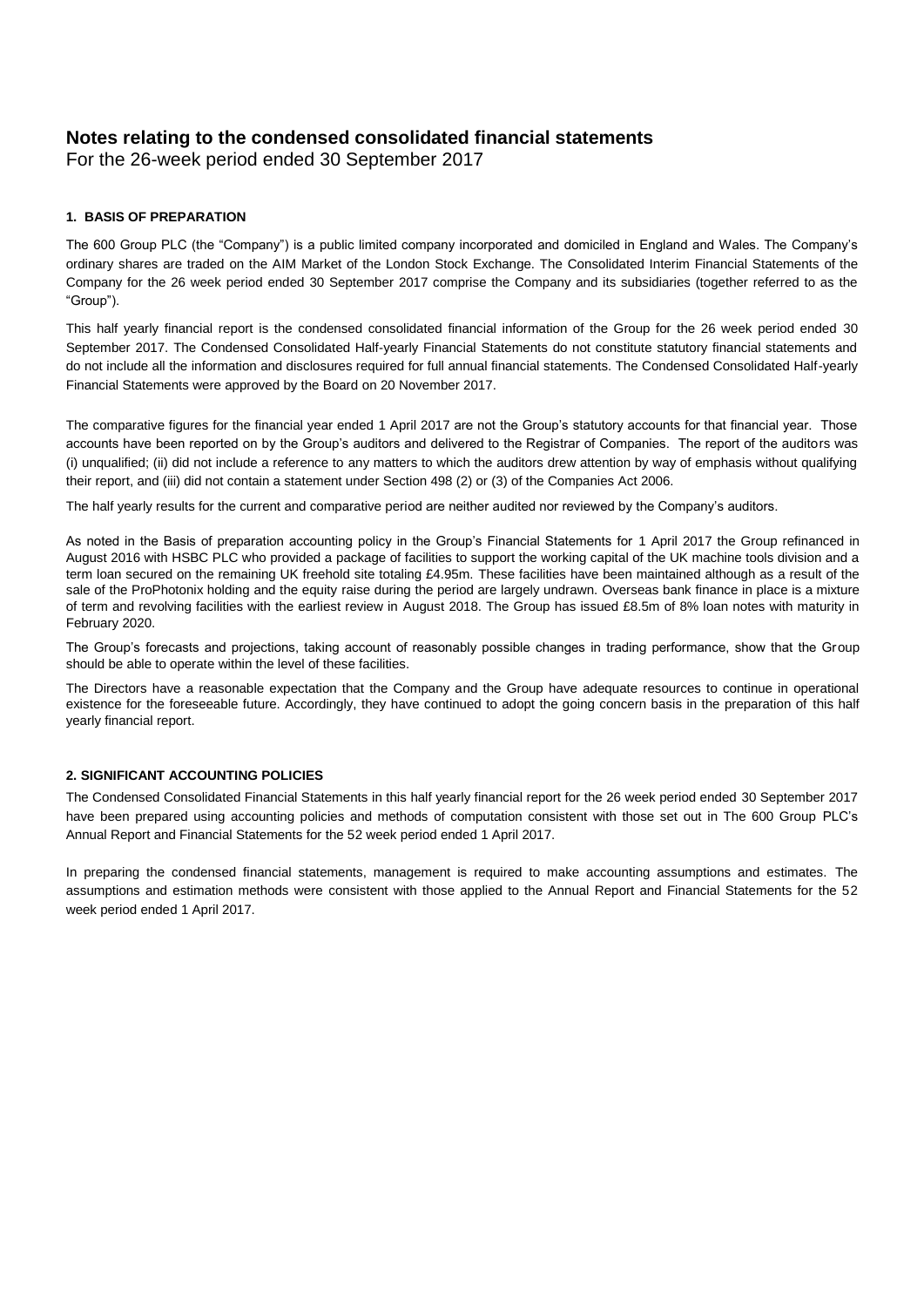### **3. SEGMENT ANALYSIS**

IFRS 8 – "Operating Segments" requires operating segments to be identified on the basis of internal reporting about components of the Group that are regularly reviewed by the chief operating decision maker to allocate resources to the segments and to assess their performance. The chief operating decision maker has been identified as the Executive Directors. The Executive Directors review the Group's internal reporting in order to assess performance and allocate resources.

The Executive Directors consider there to be two continuing operating segments being machine tools and precision engineered Components and industrial laser systems.

The Executive Directors assess the performance of the operating segments based on a measure of operating profit/(loss). This measurement basis excludes the effects of Special Items from the operating segments. Head Office and unallocated represent central functions and costs.

The following is an analysis of the Group's revenue and results by reportable segment:

|                                                         | <b>Continuing</b>              |                   |                    |           |  |  |
|---------------------------------------------------------|--------------------------------|-------------------|--------------------|-----------|--|--|
| 26 Weeks ended 30 September 2017                        | <b>Machine</b><br><b>Tools</b> |                   |                    |           |  |  |
|                                                         | & Precision                    | <b>Industrial</b> |                    |           |  |  |
|                                                         | <b>Engineered</b>              | Laser             | <b>Head Office</b> |           |  |  |
|                                                         | <b>Components</b>              | <b>Systems</b>    | & unallocated      | Total     |  |  |
| Segmental analysis of revenue                           | £000                           | £000              | £000               | £000      |  |  |
| <b>Total revenue</b>                                    | 16,961                         | 7,876             |                    | 24,837    |  |  |
| Operating profit/(loss) pre special<br>items            | 760                            | 1,110             | (600)              | 1,270     |  |  |
| Special items                                           | (111)                          | (162)             | (34)               | (307)     |  |  |
| Operating profit/(loss)                                 | 649                            | 948               | (634)              | 963       |  |  |
| Other segmental information:                            |                                |                   |                    |           |  |  |
| Reportable segment assets                               | 26,474                         | 7,501             | 46,482             | 80,457    |  |  |
| Reportable segment liabilities                          | (21, 576)                      | (3,619)           | (8, 307)           | (33, 502) |  |  |
| Intangible & Property, plant and<br>equipment additions | 39                             | 165               |                    | 204       |  |  |
| Depreciation and amortisation                           | 136                            | 97                | 19                 | 252       |  |  |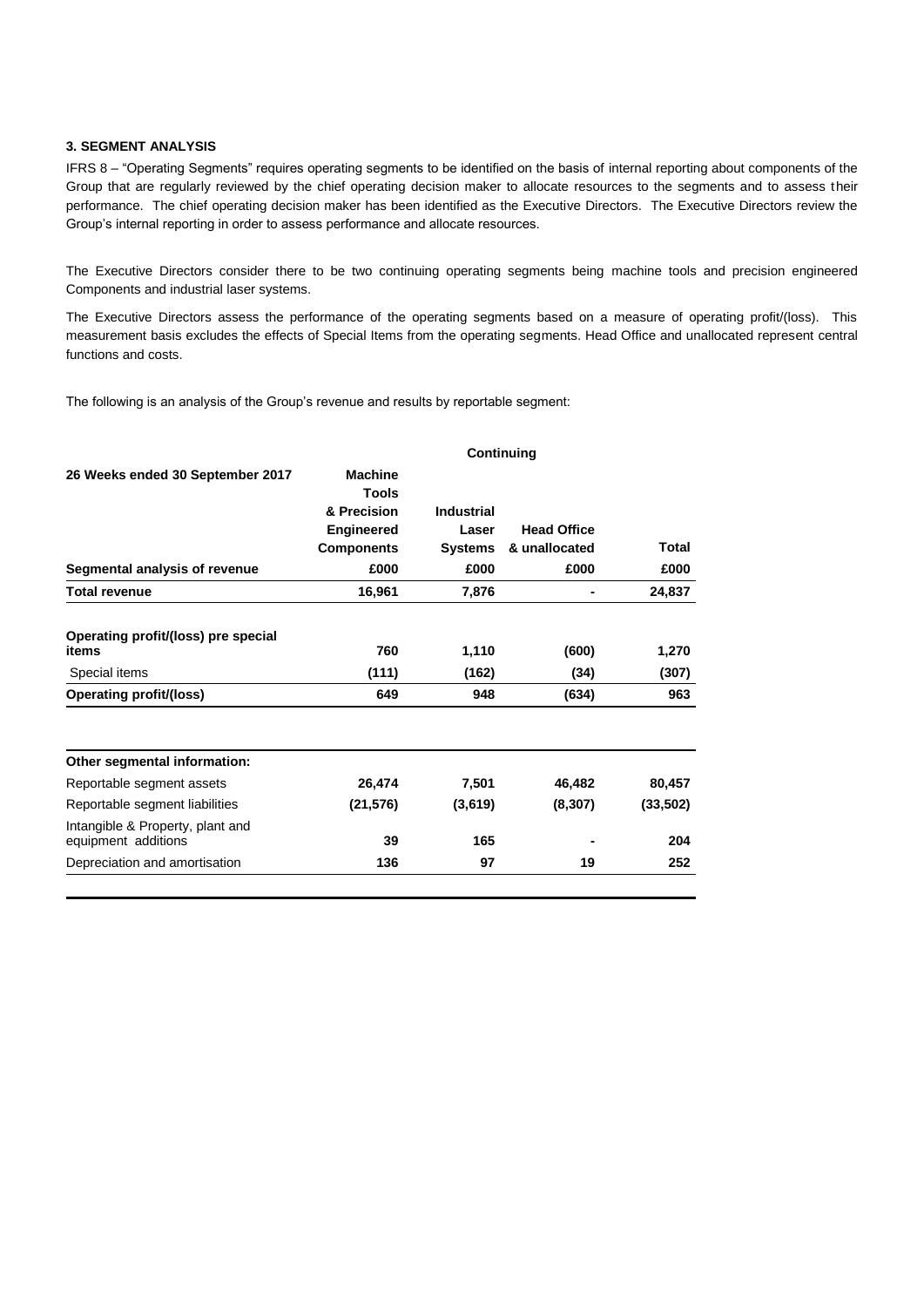## **3. SEGMENT ANALYSIS (continued)**

|                                                         | Continuing  |            |                    |          |  |
|---------------------------------------------------------|-------------|------------|--------------------|----------|--|
| 26 Weeks ended 1 October 2016                           | Machine     |            |                    |          |  |
|                                                         | Tools       |            |                    |          |  |
|                                                         | & Precision | Industrial |                    |          |  |
|                                                         | Engineered  | Laser      | <b>Head Office</b> |          |  |
|                                                         | Components  | Systems    | & unallocated      | Total    |  |
| Segmental analysis of revenue                           | £000        | £000       | £000               | £000     |  |
| Total revenue                                           | 16,423      | 6,740      |                    | 23,163   |  |
|                                                         |             |            |                    |          |  |
| Operating profit/(loss) pre-special items               | 923         | 893        | (582)              | 1,234    |  |
| Special items                                           |             |            | (49)               | (49)     |  |
| Operating profit/(loss)                                 | 923         | 893        | (631)              | 1,185    |  |
|                                                         |             |            |                    |          |  |
| Other segmental information:                            |             |            |                    |          |  |
| Reportable segment assets                               | 28,547      | 8,403      | 34,232             | 71,182   |  |
| Reportable segment liabilities                          | (20, 494)   | (4, 129)   | (8, 444)           | (33,067) |  |
| Intangible & Property, plant and<br>equipment additions | 34          | 267        |                    | 301      |  |
| Depreciation and amortisation                           | 155         | 93         |                    | 248      |  |

|                                                         | Continuing       |            |                    |           |  |
|---------------------------------------------------------|------------------|------------|--------------------|-----------|--|
| 52-weeks ended 1 April 2017                             | Machine<br>Tools |            |                    |           |  |
|                                                         | & Precision      | Industrial |                    |           |  |
|                                                         | Engineered       | Laser      | <b>Head Office</b> |           |  |
|                                                         | Components       | Systems    | & unallocated      | Total     |  |
| Segmental analysis of revenue                           | £000             | £000       | £000               | £000      |  |
|                                                         |                  |            |                    |           |  |
| Total revenue per statutory accounts                    | 32,424           | 14,608     |                    | 47,032    |  |
|                                                         |                  |            |                    |           |  |
| Operating Profit/(loss) before special Items            | 2,059            | 1,993      | (987)              | 3,065     |  |
|                                                         |                  |            |                    |           |  |
| Special Items                                           | 691              | (671)      | (191)              | (171)     |  |
| Group profit/(loss) from operations                     | 2,750            | 1,322      | (1, 178)           | 2,894     |  |
| Other segmental information:                            |                  |            |                    |           |  |
| Reportable segment assets                               | 29,120           | 7,638      | 52,293             | 89,051    |  |
| Reportable segment liabilities                          | (26, 538)        | (3,772)    | (8, 473)           | (38, 783) |  |
| Intangible & Property, plant and equipment<br>additions | 115              | 397        |                    | 512       |  |
| Depreciation and amortisation                           | 295              | 215        |                    | 510       |  |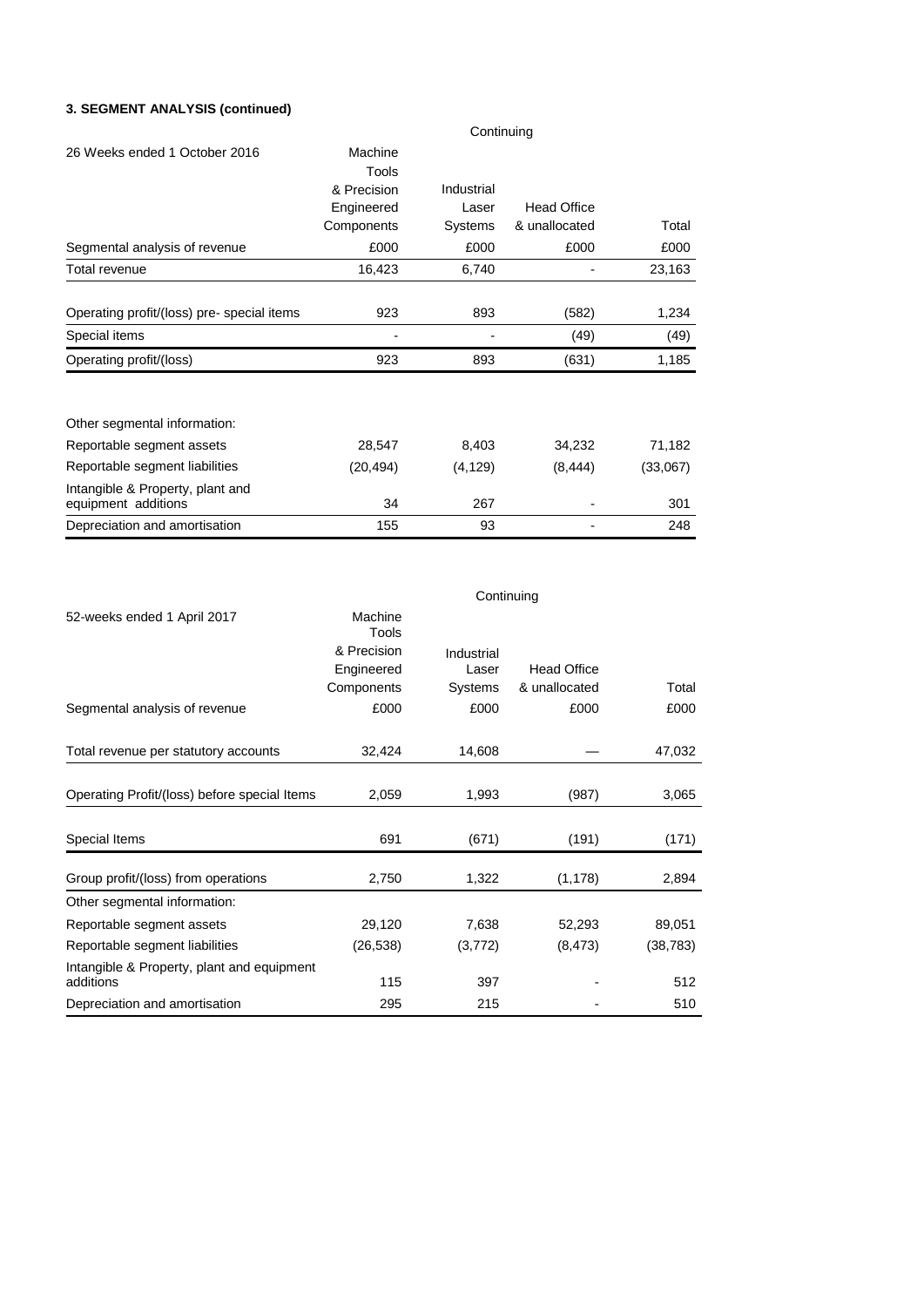### **4. SPECIAL ITEMS**

In order for users of the financial statements to better understand the underlying performance of the Group the Board have separately disclosed transactions which by virtue of their size or incidence, are considered to be one off in nature. In addition the charge for share based payments, amortisation of intangible assets acquired and non cash pension transactions have also been separately identified.

Special items include acquisition costs, gains and losses on the sale of properties, investments and assets, exceptional costs relating to reorganisation, redundancy and restructuring, legal disputes and inventory, asset and intangibles.

|                                                    | 30 September<br>2017 | 1 October<br>2016 | 1 April<br>2017 |
|----------------------------------------------------|----------------------|-------------------|-----------------|
|                                                    | £000                 | £000              | £000            |
| Items included in operating profit:                |                      |                   |                 |
| Stock write-offs                                   | -                    |                   | (118)           |
| Pension credit                                     | ۰                    |                   | 647             |
| Refinancing costs                                  |                      |                   | (54)            |
| Reorganisation, restructuring and redundancy costs | (273)                |                   | (622)           |
| Profit on sale of property                         |                      |                   | 114             |
| Acquisition costs                                  | ۰                    |                   | (29)            |
| Share option costs                                 | (15)                 | (29)              | (68)            |
| Amortisation of intangible assets acquired         | (19)                 | (20)              | (41)            |
|                                                    | (307)                | (49)              | (171)           |

| Items included in financial (income)/expense: |      |      |       |
|-----------------------------------------------|------|------|-------|
| Pensions interest on surplus                  | 665  | 750  | 1.445 |
| Amortisation of loan note expenses            | (91) | (82) | (168) |
|                                               | 574  | 668  | 1.277 |
| Profit on ProPhotonix sale                    | 970  |      |       |

### **5. FINANCIAL INCOME AND EXPENSE**

|                                   | 30 September<br>2017<br>£000 | 1 October<br>2016 | 1 April<br>2017<br>£000 |
|-----------------------------------|------------------------------|-------------------|-------------------------|
|                                   |                              | £000              |                         |
| Interest income                   |                              |                   | 3                       |
| Interest on Pension surplus       | 665                          | 750               | 1,445                   |
| <b>Financial income</b>           | 665                          | 751               | 1,448                   |
| Bank overdraft and loan interest  | (98)                         | (133)             | (173)                   |
| Loan note interest                | (340)                        | (340)             | (761)                   |
| Finance charges on finance leases | (4)                          | (6)               | (12)                    |
| Amortisation of loan note costs   | (91)                         | (82)              | (168)                   |
| <b>Financial expense</b>          | (533)                        | (561)             | (1, 114)                |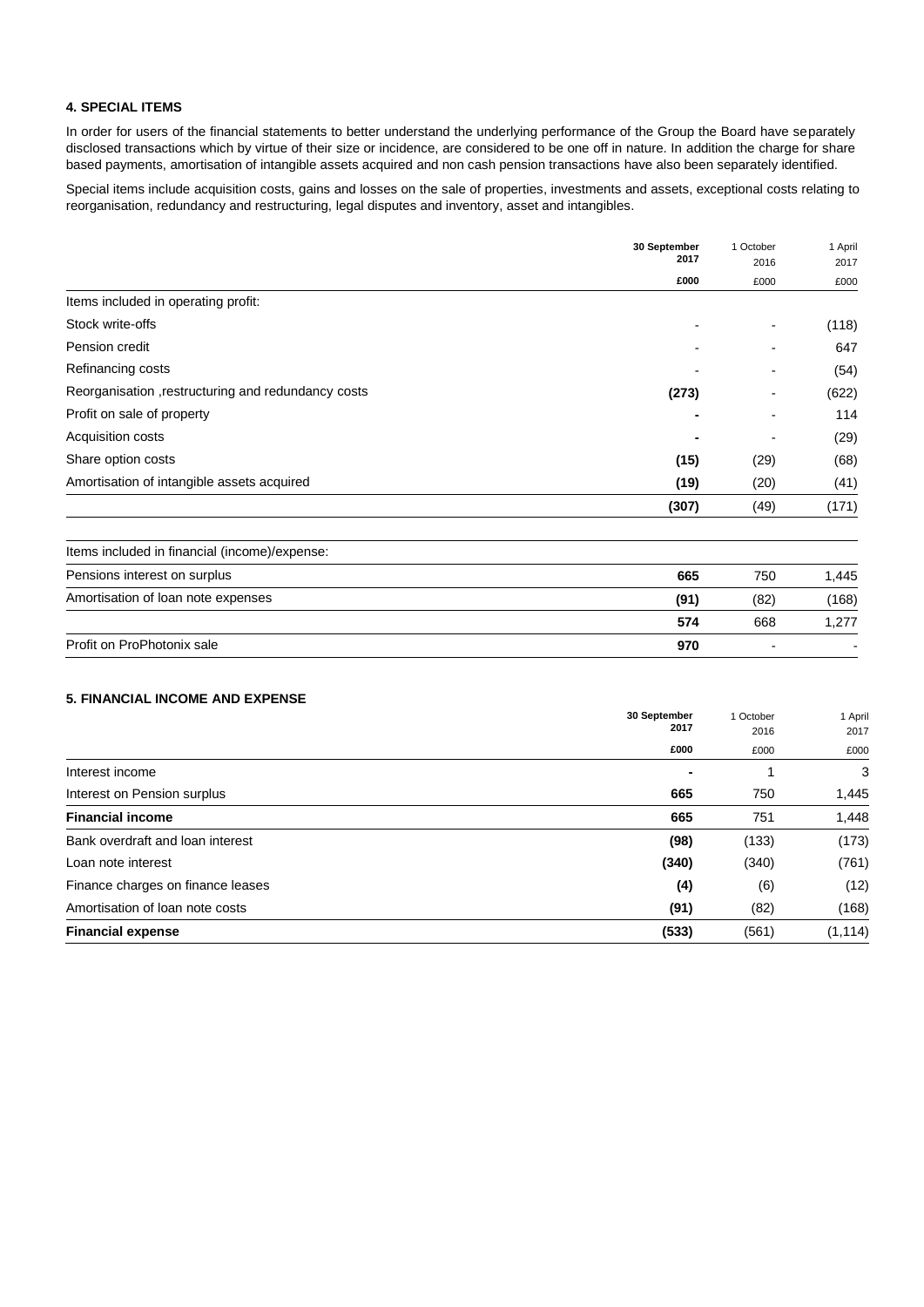### **6. TAXATION**

|                                          | 30 September   | 1 October<br>2016 | 1 April<br>2016 |
|------------------------------------------|----------------|-------------------|-----------------|
|                                          | 2017           |                   |                 |
|                                          | £000           | £000              | £000            |
| Current tax:                             |                |                   |                 |
| Corporation tax at 19% (2016: 20%):      |                |                   |                 |
| Overseas taxation:                       |                |                   |                 |
| - current period                         | $\blacksquare$ | (20)              |                 |
| Total current tax charge                 | $\blacksquare$ | (20)              |                 |
| Deferred taxation:                       |                |                   |                 |
| - current period                         | (233)          | (264)             | (695)           |
| - prior period                           |                |                   | (474)           |
| Total deferred taxation charge           | (233)          | (264)             | (1, 169)        |
| Taxation charged to the income statement | (233)          | (284)             | (1, 169)        |

### **7. EARNINGS PER SHARE**

.

The calculation of the basic earnings per share of 1.75p (2016: 1.05p) is based on the earnings for the financial period attributable to the Parent Company's shareholders of a profit of £1,832,000 (2016 £1,091,000) and on the weighted average number of shares in issue during the period of 104,831,330 (2016: 104,357,957). At 30 September 2017, there were 6,650,000 (2016: 6,650,000) potentially dilutive shares on option and 43,950,000 (2016: 43,950,000) share warrants exercisable at 20p. The weighted average effect of these as at 30 September 2017 was 716,915 shares (2016: nil) giving a diluted earnings per share of 1.74p (2016: 1.05p).

|                                                    | 30 September<br>2017 | 1 October<br>2016 | 1 April<br>2017 |
|----------------------------------------------------|----------------------|-------------------|-----------------|
| Weighted average number of shares                  | <b>Shares</b>        | Shares            | Shares          |
| Issued shares at start of period                   | 104, 357, 957        | 104.357.957       | 104, 357, 957   |
| Effect of shares issued in the period              | 473.373              |                   |                 |
| Weighted average number of shares at end of period | 104,831,330          | 104,357,957       | 104,357,957     |

|                                            | 30 September<br>2017<br>£000 | 1 October<br>2016 | 1 April<br>2017 |
|--------------------------------------------|------------------------------|-------------------|-----------------|
|                                            |                              | £000              | £000            |
| <b>Underlying earnings</b>                 |                              |                   |                 |
| Total post tax earnings                    | 1,832                        | 1,091             | 2,059           |
| Share option costs                         | 15                           | 29                | 68              |
| <b>Pensions Interest</b>                   | (665)                        | (750)             | (1, 445)        |
| Amortisation of Shareholder loan expenses  | 91                           | 82                | 168             |
| Pensions credit                            |                              |                   | (647)           |
| Amortisation of intangible assets acquired | 19                           | 20                | 41              |
| Other special items                        | 273                          |                   | 709             |
| Profit on sale of ProPhotonix              | (970)                        |                   |                 |
| Associated taxation on special items       | 233                          | 264               | 1,287           |
| Underlying earnings before tax             | 828                          | 756               | 2,240           |
| Underlying earnings after tax              | 828                          | 736               | 2,122           |

| 0.79 <sub>p</sub> | 0.71p | 2.15p |
|-------------------|-------|-------|
|                   |       |       |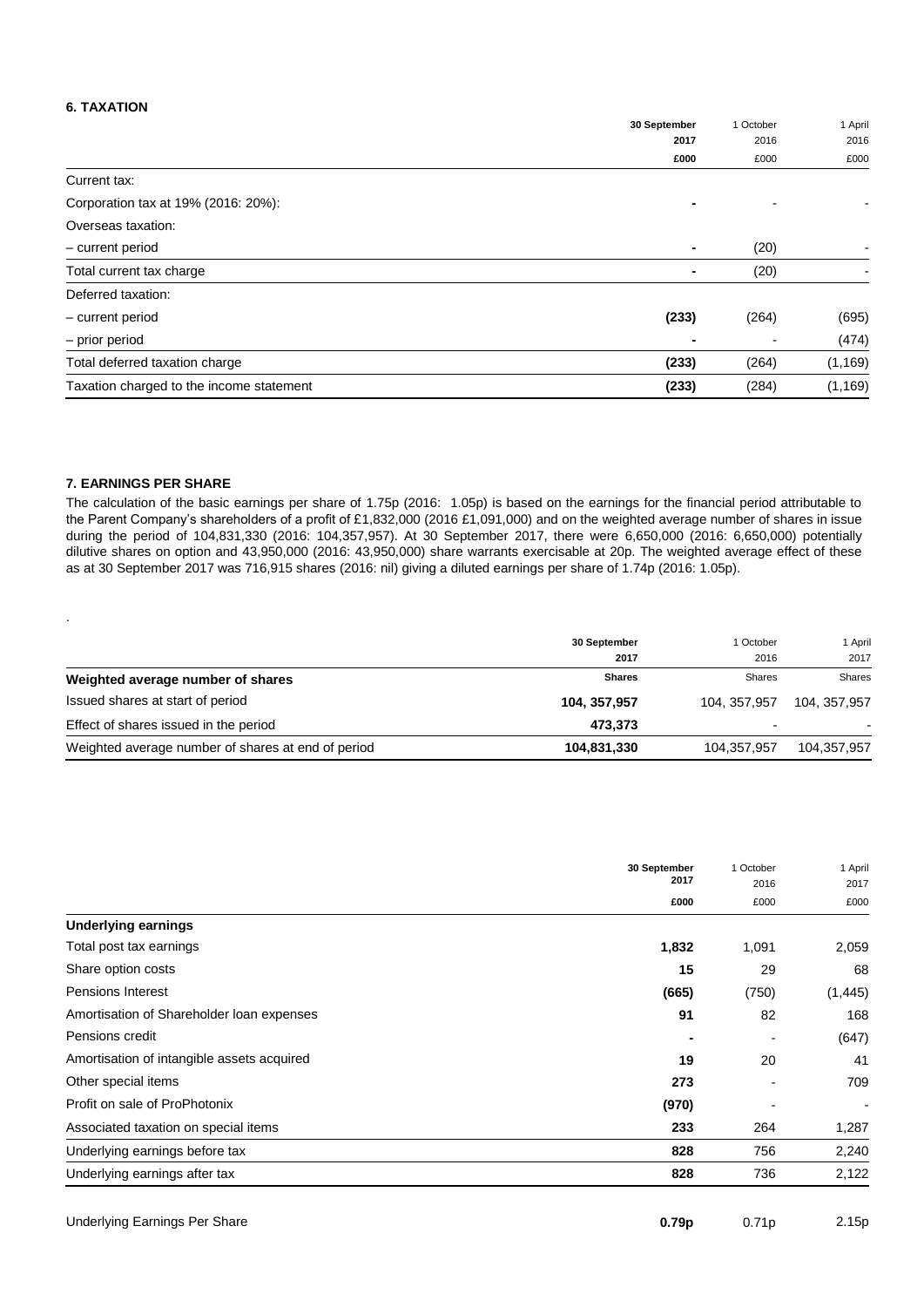### **8. RECONCILIATION OF NET CASH FLOW TO NET DEBT**

|                                                  | 30 September<br>2017 | 1 October<br>2016 | 1 April<br>2017 |
|--------------------------------------------------|----------------------|-------------------|-----------------|
|                                                  |                      |                   |                 |
|                                                  | £000                 | £000              | £000            |
| Increase/(decrease) in cash and cash equivalents | (536)                | 233               | 291             |
| (decrease)/Increase in debt and finance leases   | 1,911                | 168               | 532             |
| (decrease)/Increase in net debt from cash flows  | 1,375                | 401               | 823             |
| Net debt at beginning of period                  | (13,661)             | (13, 886)         | (13, 886)       |
| Loan costs amortisation and adjustments          | (91)                 | (82)              | (168)           |
| Exchange effects on net funds                    | 267                  | (771)             | (430)           |
| Net debt at end of period                        | (12, 110)            | (14, 338)         | (13,661)        |

### **9. ANALYSIS OF NET DEBT**

|                                                                                         | At       | Exchange/ |       |            | At           |
|-----------------------------------------------------------------------------------------|----------|-----------|-------|------------|--------------|
|                                                                                         | 1 April  | Reserve   |       |            | 30 September |
|                                                                                         | 2017     | movement  | Other | Cash flows | 2017         |
|                                                                                         | £000     | £000      | £000  | £000       | £000         |
| Cash at bank and in hand                                                                | 981      | (50)      |       | (536)      | 395          |
| Short term deposits (included within cash and cash<br>equivalents on the balance sheet) | 100      |           |       |            | 100          |
|                                                                                         | 1,081    | (50)      |       | (536)      | 495          |
| Debt due within one year                                                                | (5, 427) | 243       | —     | 1,603      | (3,581)      |
| Debt due after one year                                                                 | (1, 277) | 67        | –     | 279        | (931)        |
| Loan Notes due after one year                                                           | (7, 867) |           | (91)  |            | (7,958)      |
| Finance leases                                                                          | (171)    | 7         |       | 29         | (135)        |
| Total                                                                                   | (13,661) | 267       | (91)  | 1,375      | (12, 110)    |

## **10. EMPLOYEE BENEFITS**

The Group has defined benefit pension schemes in the UK and USA. The assets of these schemes are held in separate trusteeadministered funds. In addition, the Group operates a retirement healthcare benefit scheme for certain of its retired employees in the USA, which is also treated as a defined benefit scheme. The principal scheme is the UK defined benefit pension plan.

The UK scheme was closed to future accrual of benefits at 31 March 2013. The latest actuarial valuation of the UK scheme to 31 March 2016 was signed in October 2017 at which time there was an estimated surplus of £12.2m based on the prudent Technical Provisions basis of valuation. Consequently there continues to be no requirement for any cash funding from the Company and various options for the scheme are being investigated.

| Value of UK and USA scheme assets and liabilities for the purposes of IAS 19 | 30 September<br>2017 | October<br>2016 | 1 April<br>2017 |
|------------------------------------------------------------------------------|----------------------|-----------------|-----------------|
|                                                                              | £000                 | £000            | £000            |
| Opening Fair value of schemes assets                                         | 245,367              | 220,208         | 220,208         |
| Experience adjustments in the period                                         | (12,991)             | 30,900          | 25,159          |
| Closing Fair value of schemes assets                                         | 232,376              | 251,108         | 245,367         |
| Opening present value of schemes liabilities                                 | 193,898              | 179.271         | 179,271         |
| Experience adjustments in the period                                         | (6, 187)             | 37,906          | 14,627          |
| Closing present value of schemes liabilities                                 | 187,711              | 217.177         | 193,898         |
| Surplus recognised under IAS 19                                              | 44,665               | 33,931          | 51,469          |